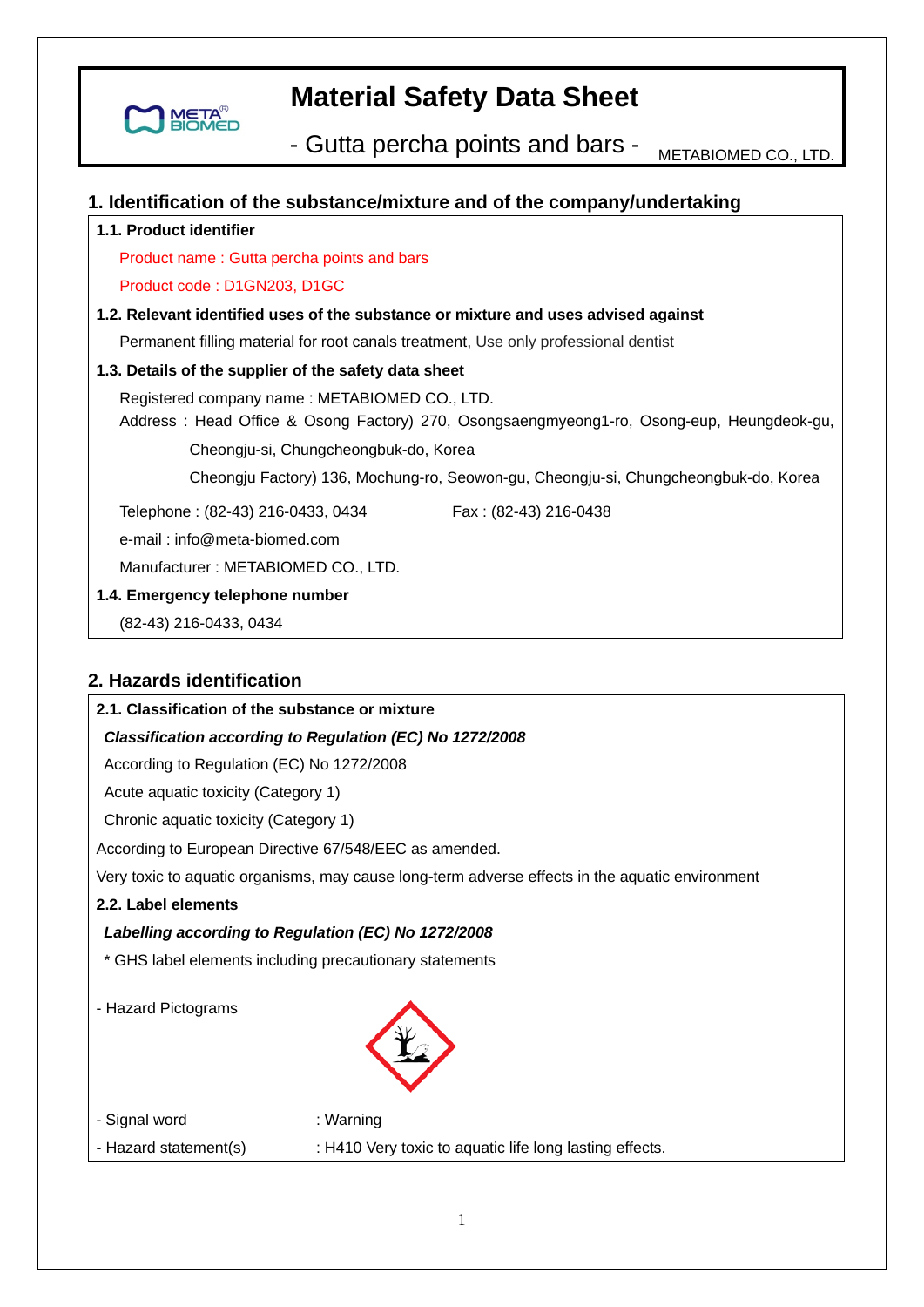

- Gutta percha points and bars - METABIOMED CO., LTD.

| - Precautionary Statement(s)                             | : P273 Avoid release to the environment.                                      |  |  |
|----------------------------------------------------------|-------------------------------------------------------------------------------|--|--|
|                                                          | P501 Dispose of contents/ container to an approved waste disposal plant.      |  |  |
| - Hazard symbol(s)                                       | : N Dangerous for the environment                                             |  |  |
| $R$ - phrase $(s)$                                       | : R50/53 Very toxic to aquatic, may cause long-term adverse effects in the    |  |  |
|                                                          | aquatic environment.                                                          |  |  |
| S-phrase(s)                                              | : S60 This material and its container must be disposed of as hazardous        |  |  |
|                                                          | waste.                                                                        |  |  |
|                                                          | : S61 Avoid release to the environment. Refer to special instructions/ Safety |  |  |
|                                                          | data sheets.                                                                  |  |  |
| 2.3. Other hazards (according to the NFPA Rating System) |                                                                               |  |  |
| Health<br>$\div$ 1<br>۰.                                 |                                                                               |  |  |
| Flammability: 0<br>٠                                     |                                                                               |  |  |
| Reactivity<br>$\therefore$ 0                             |                                                                               |  |  |

# **3. Composition/information on ingredients**

#### Not Applicable

# **3.2. Mixtures**

| <b>Chemical Name</b>                          | CAS No.         | EC No.     | $Wt.$ %   | Classification<br>according to Directive<br>67/548/EEC | Classification<br>according to<br>Regulation(EC) No<br>1272/2008[CLP] |
|-----------------------------------------------|-----------------|------------|-----------|--------------------------------------------------------|-----------------------------------------------------------------------|
| Gutta-percha<br>(Trans-1,4,-<br>polyisoprene) | $9003 - 31 - 0$ |            | $15 - 25$ |                                                        |                                                                       |
| Zinc Oxide                                    | 1314-13-2       | 215-222-5  | $55 - 65$ | ;H410 N, R50/53                                        | Aquatic Acute 1:<br>Aquatic Chronic 1                                 |
| <b>Barium Sulfate</b>                         | 7727-43-7       | 231-784-4  | $10 - 15$ |                                                        |                                                                       |
| Calcium<br>Carbonate                          | 471-34-1        | 217-439-9- | $5$       |                                                        |                                                                       |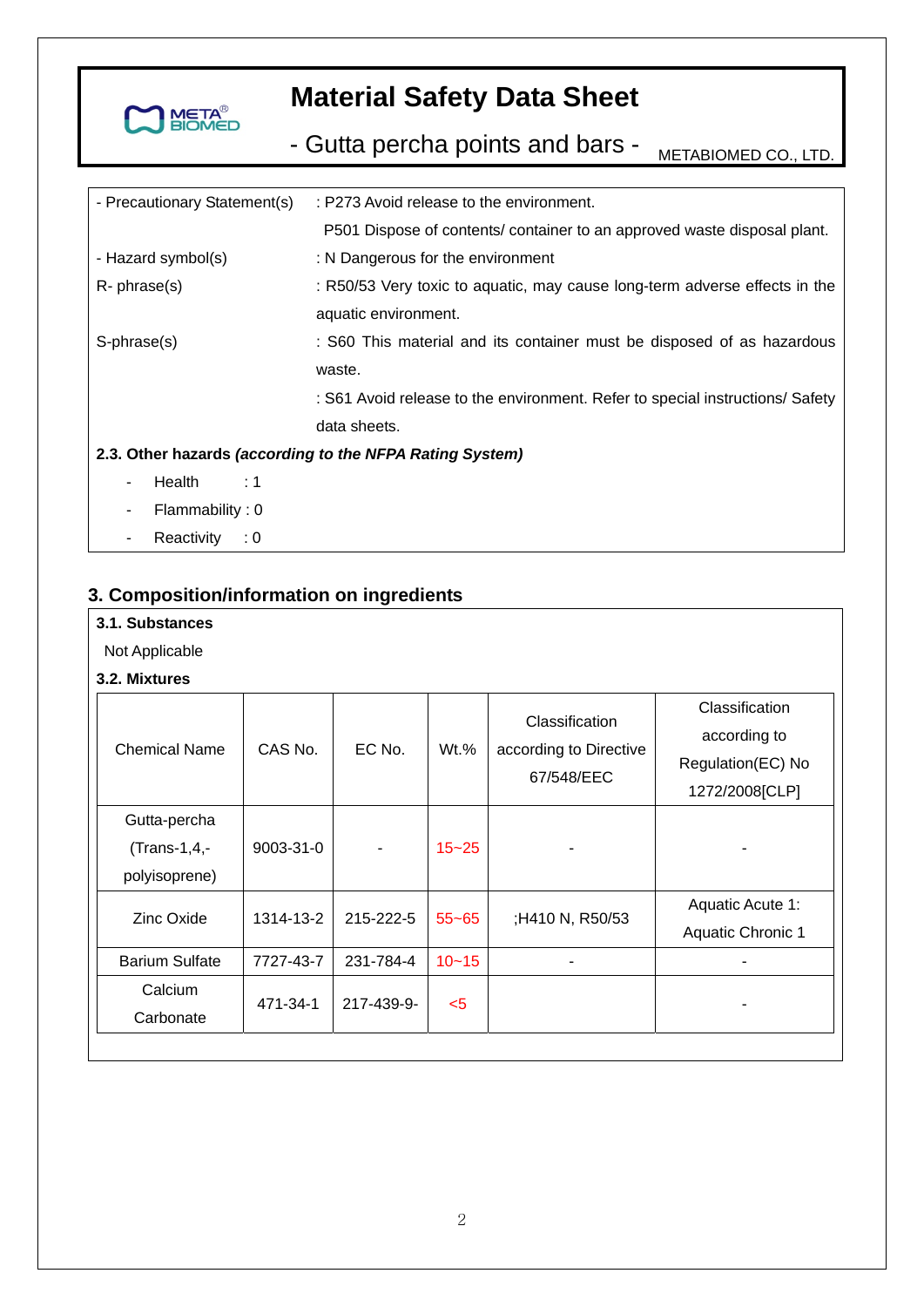

- Gutta percha points and bars - METABIOMED CO., LTD.

## **4. First aids measures**

| 4.1. Description of first aid measures                                          |                                                                                        |  |  |
|---------------------------------------------------------------------------------|----------------------------------------------------------------------------------------|--|--|
| - Eyes                                                                          | : Get medical aid immediately if discomfort or irritation persists                     |  |  |
| - Skin                                                                          | : Consult physician immediately if you feel discomfort.                                |  |  |
| - Inhalation                                                                    | : Remove patient from exposure to fresh air immediately. Administer approved           |  |  |
|                                                                                 | oxygen supply if breathing is difficult and get medical aid immediately.               |  |  |
| - Ingestion                                                                     | : Seek immediate medical help.                                                         |  |  |
| 4.2. Most important symptoms and effects, both acute and delayed                |                                                                                        |  |  |
| - Eyes                                                                          | : None expected for this product                                                       |  |  |
| - Skin                                                                          | : None expected for this product                                                       |  |  |
| - Inhalation                                                                    | : None expected for this product                                                       |  |  |
| - Ingestion                                                                     | : Ingestion of this material can cause mouth, throat, esophageal, and gastrointestinal |  |  |
|                                                                                 | tract irritation.                                                                      |  |  |
| 4.3. Indication of any immediate medical attention and special treatment needed |                                                                                        |  |  |
| No further relevant information available                                       |                                                                                        |  |  |

# **5. Firefighting measures**

| 5.1. Extinguishing media                                   |                                                                       |  |  |
|------------------------------------------------------------|-----------------------------------------------------------------------|--|--|
| - Extinguishing media                                      | : Please see Firefighting Equipment under Section 5.3.                |  |  |
| 5.2. Special hazards arising from the substance or mixture |                                                                       |  |  |
| - Hazardous combustion products                            | : Carbon Monoxide, Carbon Dioxide, Hydrocarbons and Zinc fumes        |  |  |
| - Explosion hazards                                        | : Not Determined                                                      |  |  |
| - Fire explosion                                           | : Not Determined                                                      |  |  |
| - Sensitive to static discharge                            | : Not Determined                                                      |  |  |
| - Sensitivity to impact                                    | : Not Determined                                                      |  |  |
| 5.3. Advice for firefighters                               |                                                                       |  |  |
| - Firefighting procedures                                  | : General: Evacuate all personnel; use protective equipment for fire- |  |  |
|                                                            | fighting. Use self-contained breathing apparatus when product is      |  |  |
|                                                            | involved in fire.                                                     |  |  |
| - Firefighting equipment                                   | : Non-combustible                                                     |  |  |

# **6. Accidental release measures**

## **6.1. Personal precautions, protective equipment and emergency procedures**

Give special attention to chemical materials and conditions that must be avoided.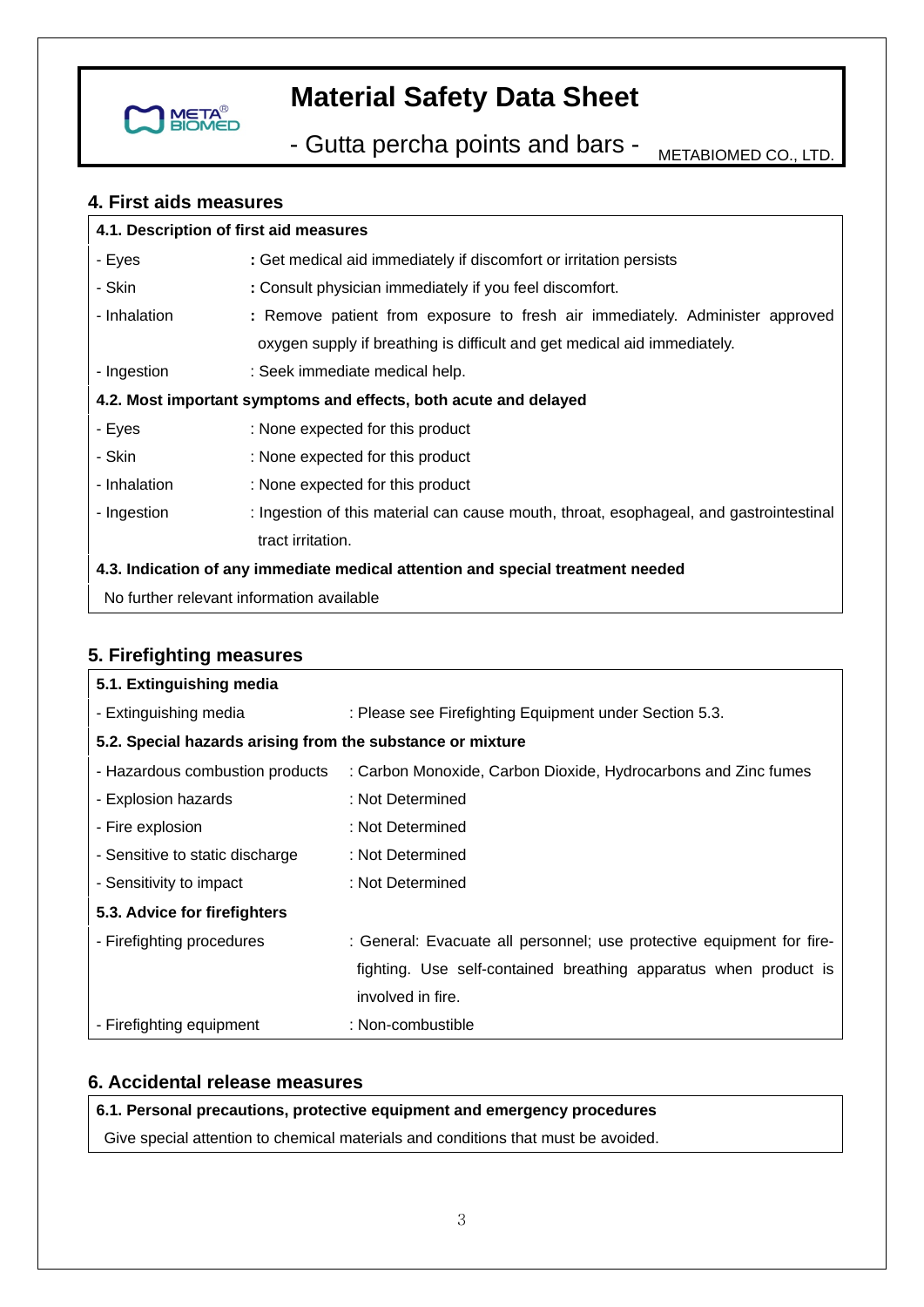

- Gutta percha points and bars - METABIOMED CO., LTD.

### **6.2. Environmental precautions**

Prevent the inflow of this product to waterways, drains, basements, and confined spaces.

#### **6.3. Methods and material for containment and cleaning up**

Clean up spills immediately, observing precautions in Protective Equipment section.

### **6.4. Reference to other sections**

Not Applicable

# **7. Handling and storage**

## **7.1. Precautions for safe handling**

Follow all prevention measures on the MSDS/labels.

Handle and store with care.

Give special attention to chemical materials and conditions that must be avoided.

Wear personal protective equipment while handing the product.

#### **7.2. Conditions for safe storage, including any incompatibilities**

Keep out of reach of children. Keep container closed. Store in cool place.

#### **7.3. Specific end use(s)**

Use only professional dentist

# **8. Exposure controls and personal protection**

### **8.1. Control parameters**  Not determined **8.2. Exposure controls**  - Eye protection - Skin protection - Respiratory protection : Wear safety glasses. : Wear suitable protective clothing and gloves. : Good general ventilation should be sufficient to control airborne levels.

## **9. Physical and chemical properties**

| 9.1. Information on basic physical and chemical properties |                   |                             |                                   |
|------------------------------------------------------------|-------------------|-----------------------------|-----------------------------------|
| - Appearance                                               | Solid,<br>tapered | - Vapor pressure            | : N/A                             |
|                                                            | shape points      | - Vapor density             | : N/A                             |
| - Odor                                                     | Slight<br>rubber  | - Relative density          | : $2.50 - 2.65$ g/cm <sup>3</sup> |
|                                                            | smell             | - Solubility(ies)           | : N/A                             |
| - Color                                                    | : Pink            | - Partition coefficient :   | : N/A                             |
| - pH                                                       | : N/A             | n-octaol/water              |                                   |
| - Melting/freezing point                                   | : 68.8℃ / N/A     | - Auto-ignition temperature | : $N/A$                           |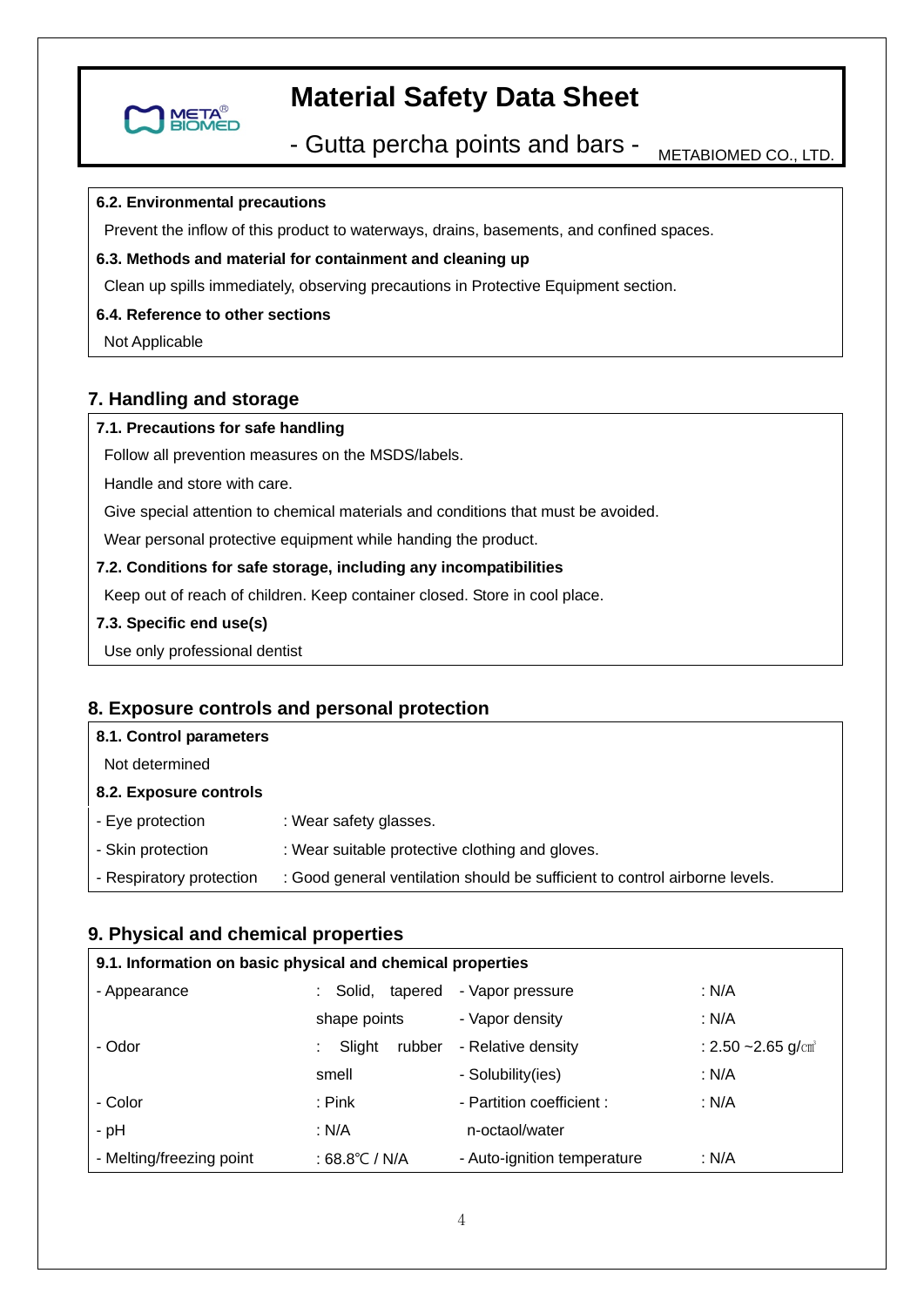

- Gutta percha points and bars - METABIOMED CO., LTD.

| - Initial boiling point and   | : $N/A$ | - Decomposition temperature |       |
|-------------------------------|---------|-----------------------------|-------|
| boiling range                 |         | - Viscosity                 | : N/A |
| - Flash point                 | : $N/A$ | - Explosive properties      | : N/A |
| - Evaporation rate            | : N/A   | - Oxidising properties      | : N/A |
| - Flammability (solid, gas)   | : N/A   |                             |       |
| - Upper/lower flammability or | : N/A   |                             |       |
| explosive limits              |         |                             |       |
| 9.2. Other information        |         |                             |       |
| None                          |         |                             |       |

# **10. Stability and reactivity**

| 10.1. Reactivity                                             |
|--------------------------------------------------------------|
| Stable                                                       |
| 10.2. Chemical stability                                     |
| Stable when stored and handled under recommended conditions. |
| 10.3. Possibility of hazardous reactions                     |
| None                                                         |
| 10.4. Conditions to avoid                                    |
| Direct sunlight                                              |
| 10.5 Incompatible materials                                  |
| None                                                         |
| 10.6. Hazardous decomposition products                       |
| Carbon Monoxide, Carbon Dioxide, Hydrocarbons and Zinc fumes |

# **11. Toxicological information**

| 11.1. Information on toxicological effects |                                                                               |  |  |
|--------------------------------------------|-------------------------------------------------------------------------------|--|--|
| Acute toxicity                             | Device is biocompatible when used as directed by dental professionals per ISO |  |  |
|                                            | 10993-1.                                                                      |  |  |

## **12. Ecological information**

## **12.1. Toxicity**

- Toxicity : Not determined
- Aquatic toxicity(acute) : Not determined

# **12.2. Persistence and degradability**

Not determined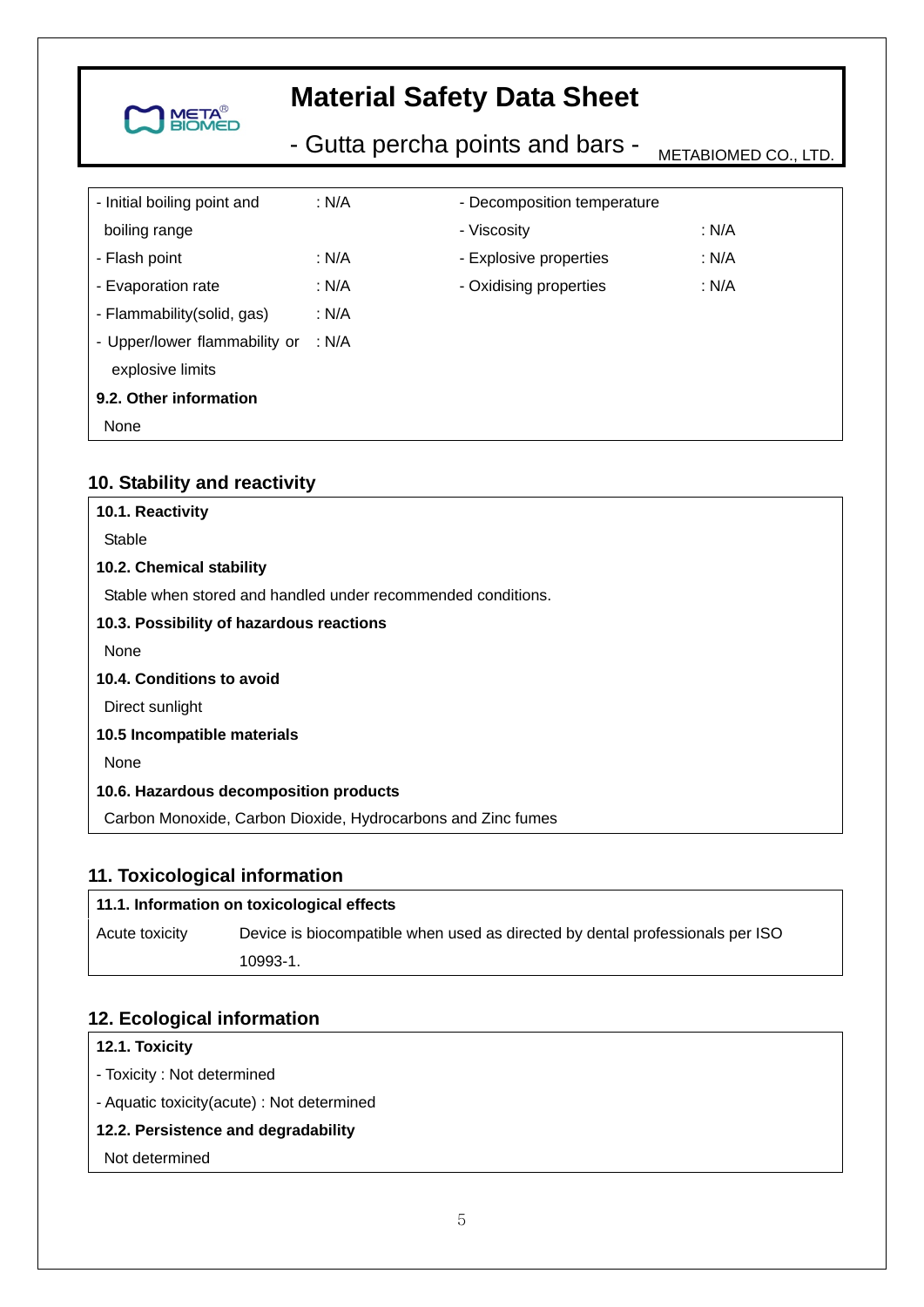

- Gutta percha points and bars - METABIOMED CO., LTD.

**12.3. Bioaccumulative potential** 

Not determined

### **12.4. Mobility in soil**

Not determined

## **12.5. Results of PBT and vPvB assessment**

Not determined

### **12.6. Other adverse effects**

None known

## **13. Disposal considerations**

## **13.1. Waste treatment methods**

Dispose of in compliance with governmental regulation.(Council Directive 75/442/EEC(1975))

## **14. Transport information**

## **4.1. UN Number**

Classification information on transportation of hazardous materials not available

## **14.2. UN proper shipping name**

N/A

## **14.3. Transport hazard class(es)**

Hazard classification : N/A

### **14.4. Packing Group**

Packing group : N/A

#### **14.5. Environmental hazards**

Marine pollutant #1 : N/A

### **14.6. Special precautions for user**

- ADR road : N/A
- RID rail : N/A
- IMDG sea : N/A

- IATA - air : N/A

### **14.7. Transport in bulk according to Annex II of MARPOL 73/78 and the IBC Code**

Transport in bulk : N/A